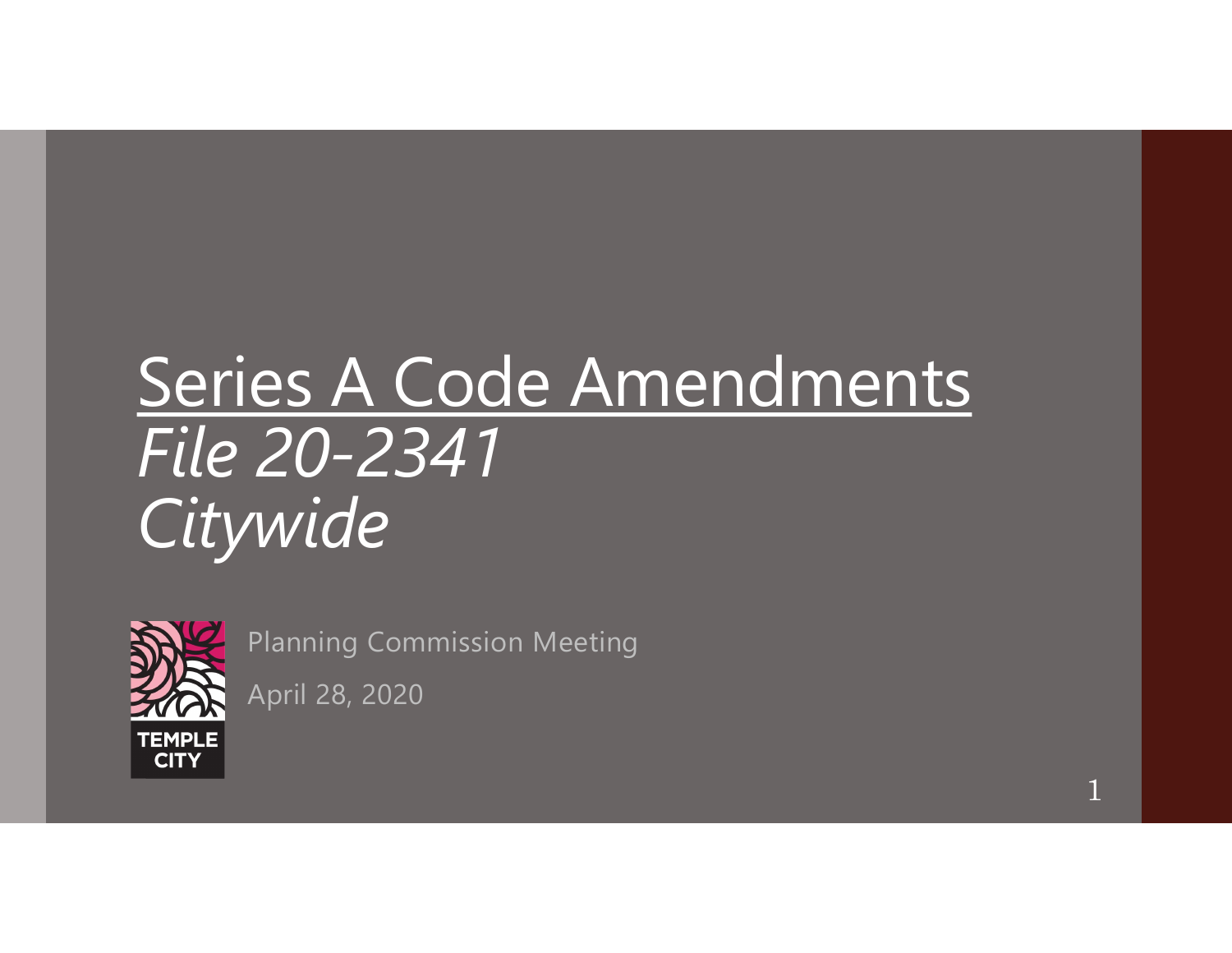# Series A Code Amendments

- New Zoning Code Took Effect January 2020
- Staff identified areas to clean-up
	- Typos
	- Sections needing clarification
	- Sections from the old zoning code that were missed
	- New state law

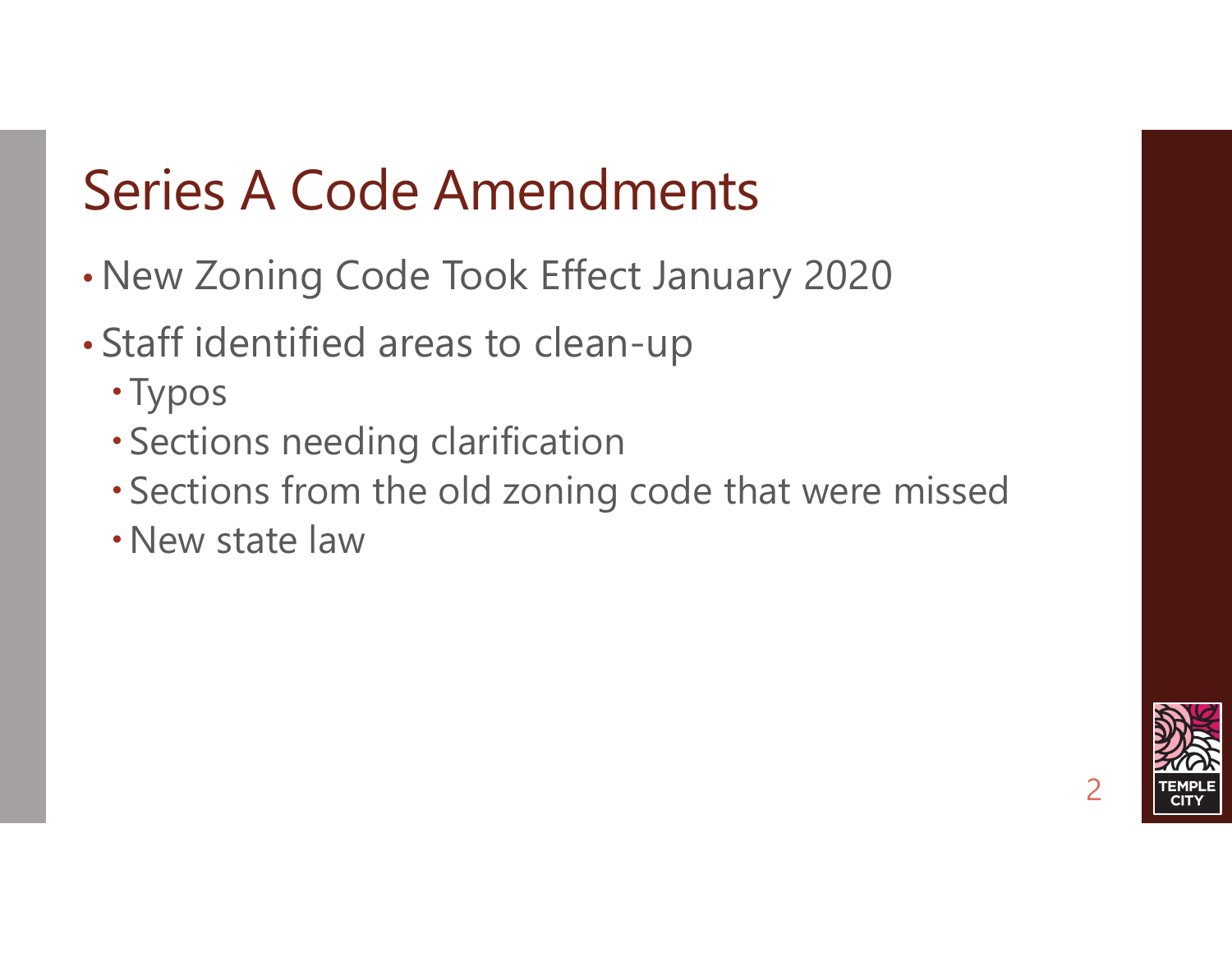# Changes to Definitions

- Floor Area Ratio: clarify what's counted towards F.A.R.
	- High ceiling area
	- Accessory structures (not required parking)
	- Patio covers more than 50% covered
- Consistent with definition in previous zoning code.

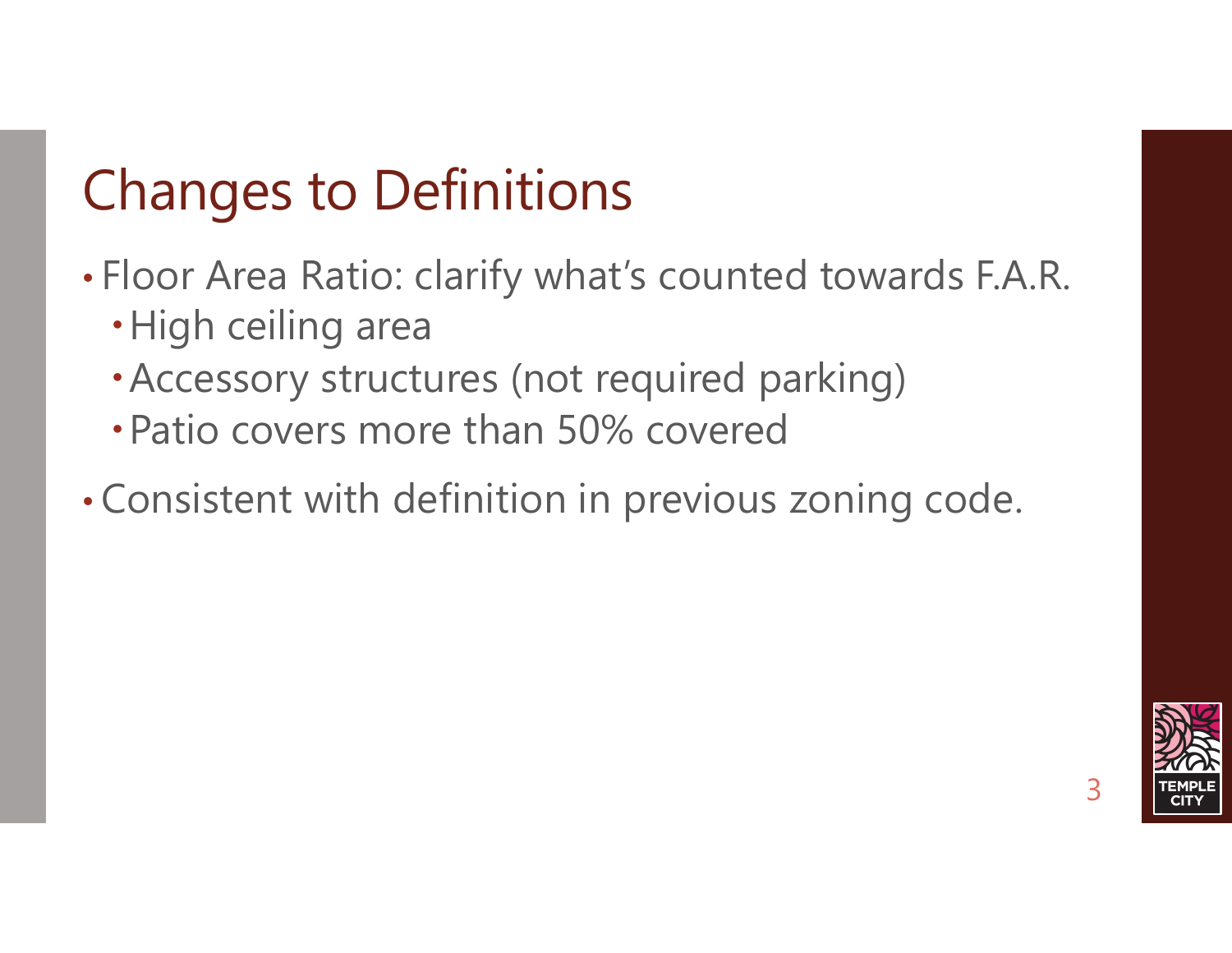# Changes to Definitions

- New Dwelling: add criteria for defining "new dwelling".
- New dwelling: More than 50% of exterior walls demolished.
- Consistent with previous code; has been simplified.

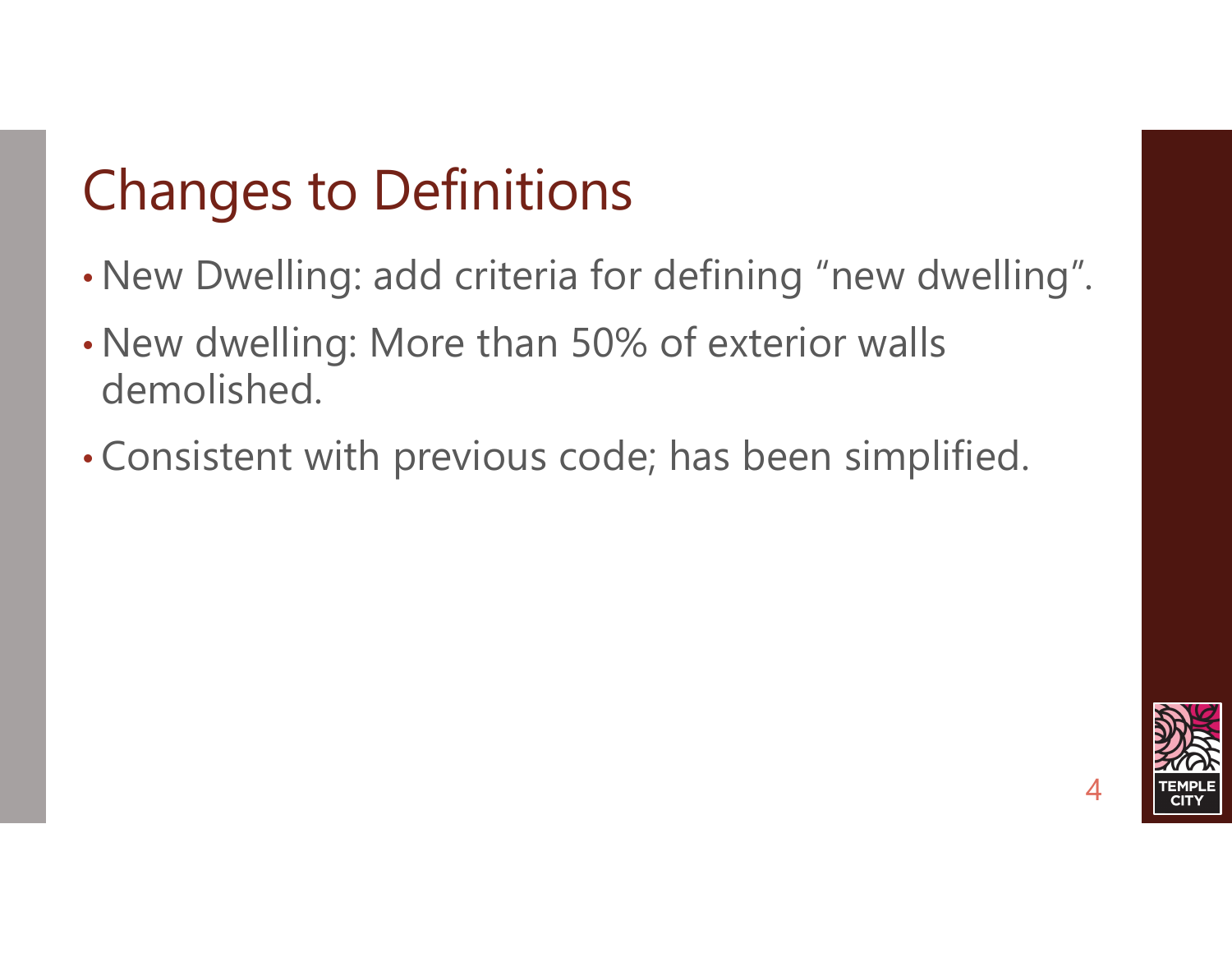# Changes to "General Procedures"

• Multiple construction projects within 24-months will be considered a single project.

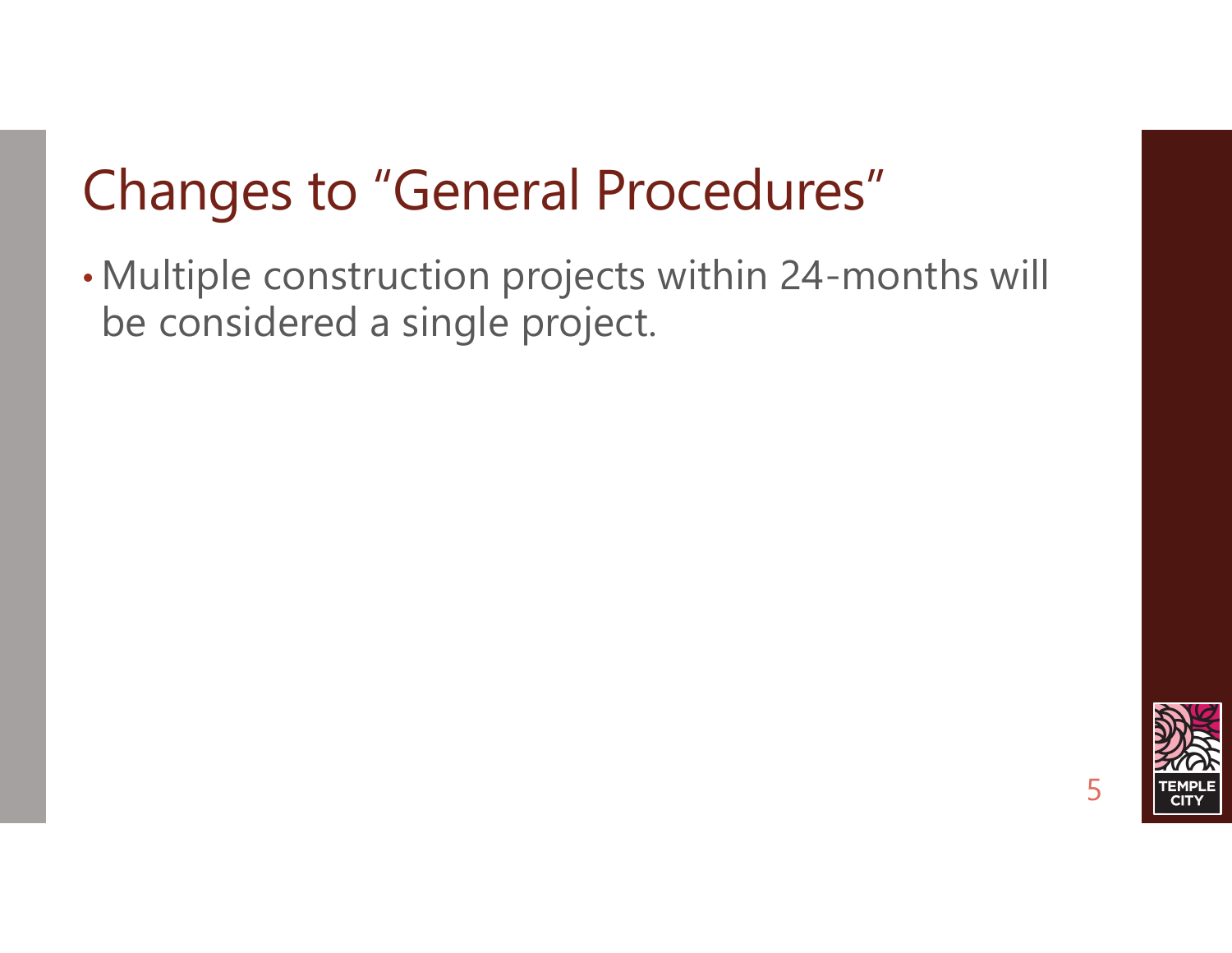# Changes to "Parking Requirements"

- Change of Use: no additional spaces required when:
	- New use has same requirement as previous use.
	- Current number of spaces less than minimum required.
- Applies to shopping centers.

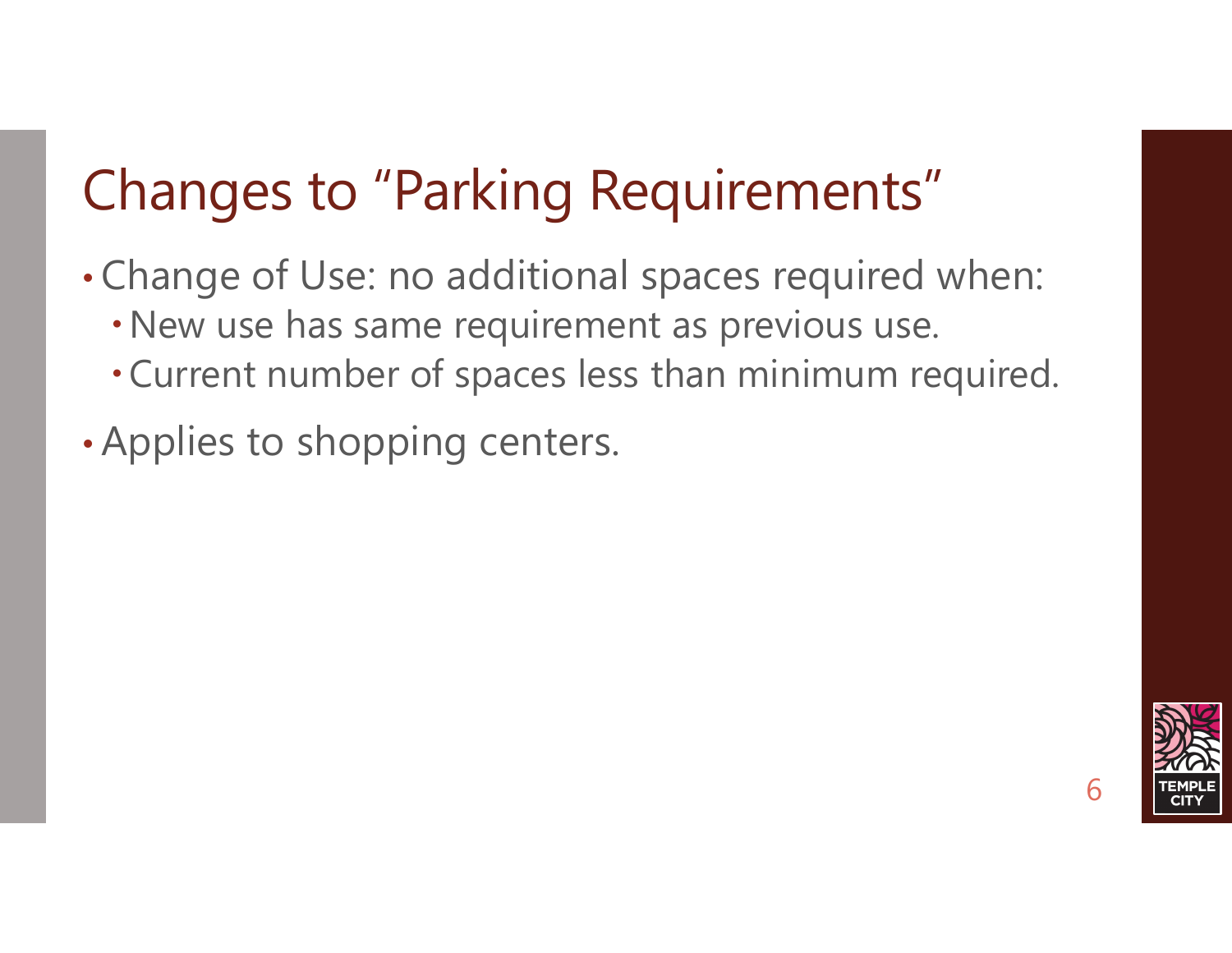# Changes to "Driveway Standards"

- One-car garage: Maximum driveway width is changed from 8 feet to 10 feet for driveways
- This corrects inconsistency in text.
- Table 9-1E-3 already states minimum is 8 and maximum 10-20 feet.
- 10-foot dimension provides driver and passenger enough room to enter and exit.

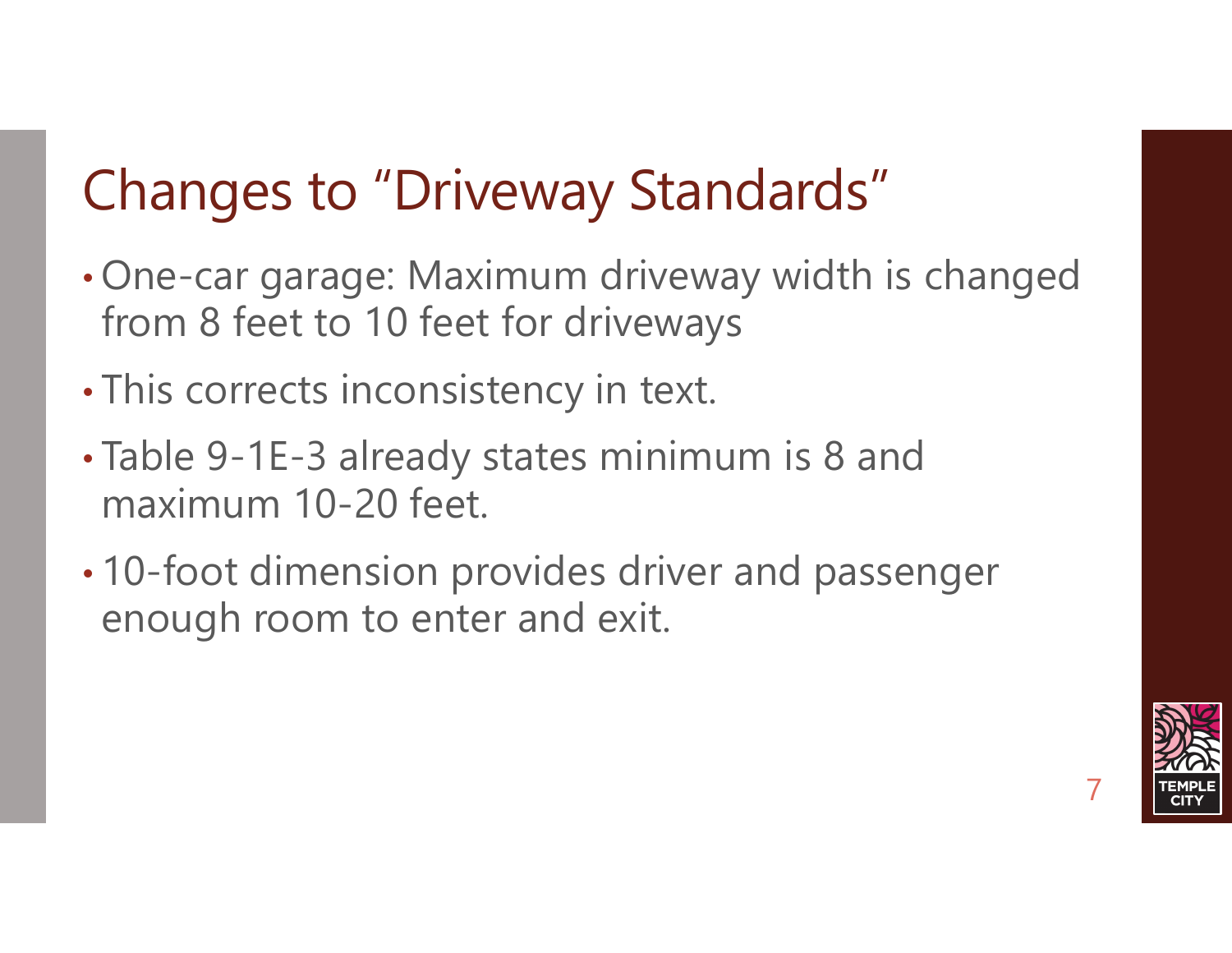# Changes to "Parking Standards"

- When both street and alley access is available, driveway access must be taken from alley.
- Correction of a typo.

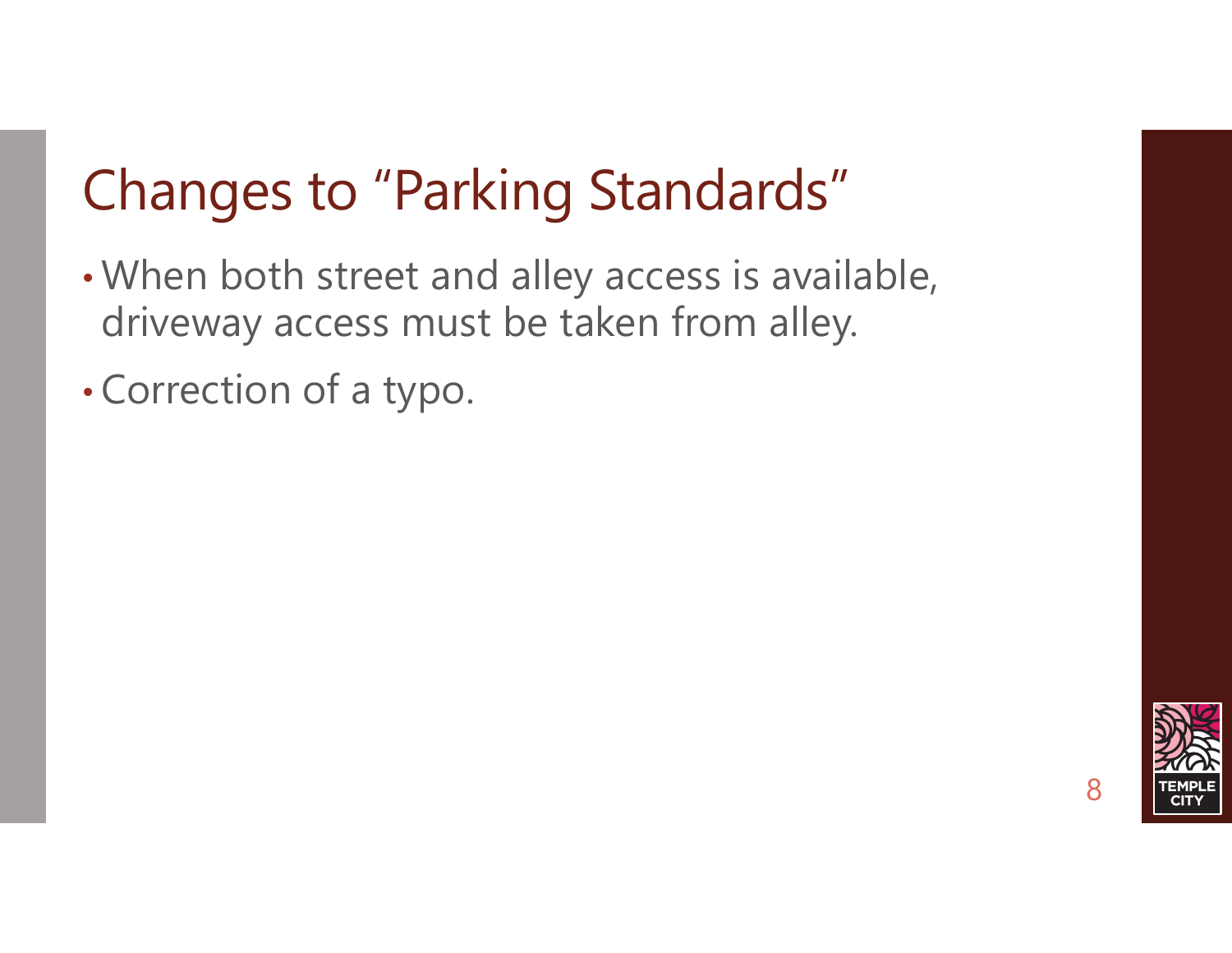#### Changes to "Sign Locations and Design Requirements"

- Eliminate minimum street frontage for monument signs.
- Corrects inconsistency in Code.

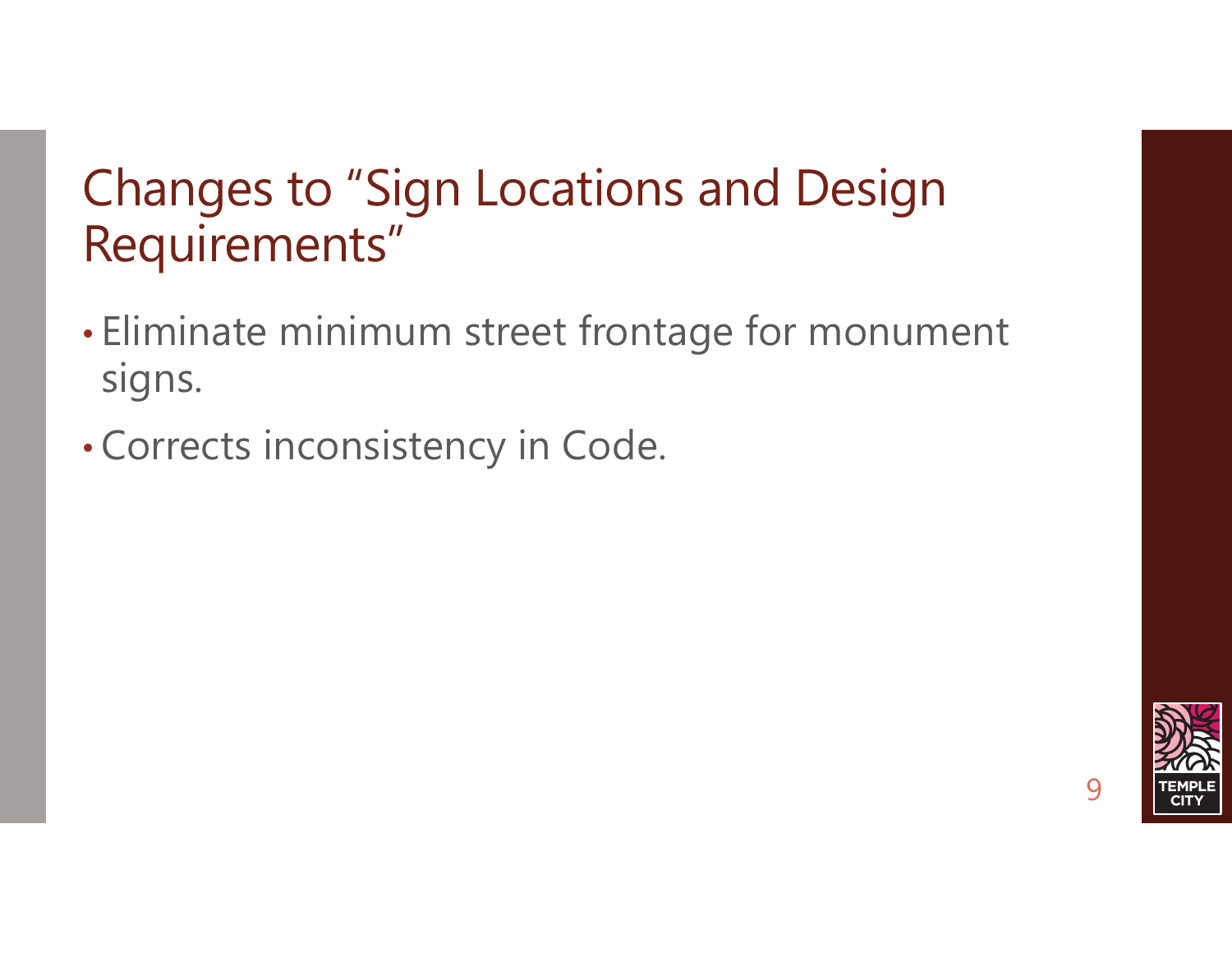#### Changes to "Major Sign Permit Requirements"

- Requirements for "Major Sign Permit" same as "Major Site Plan Review".
- Correction of a typo.
- •"Minor Site Plan Review" changed to "Major Site Plan review."

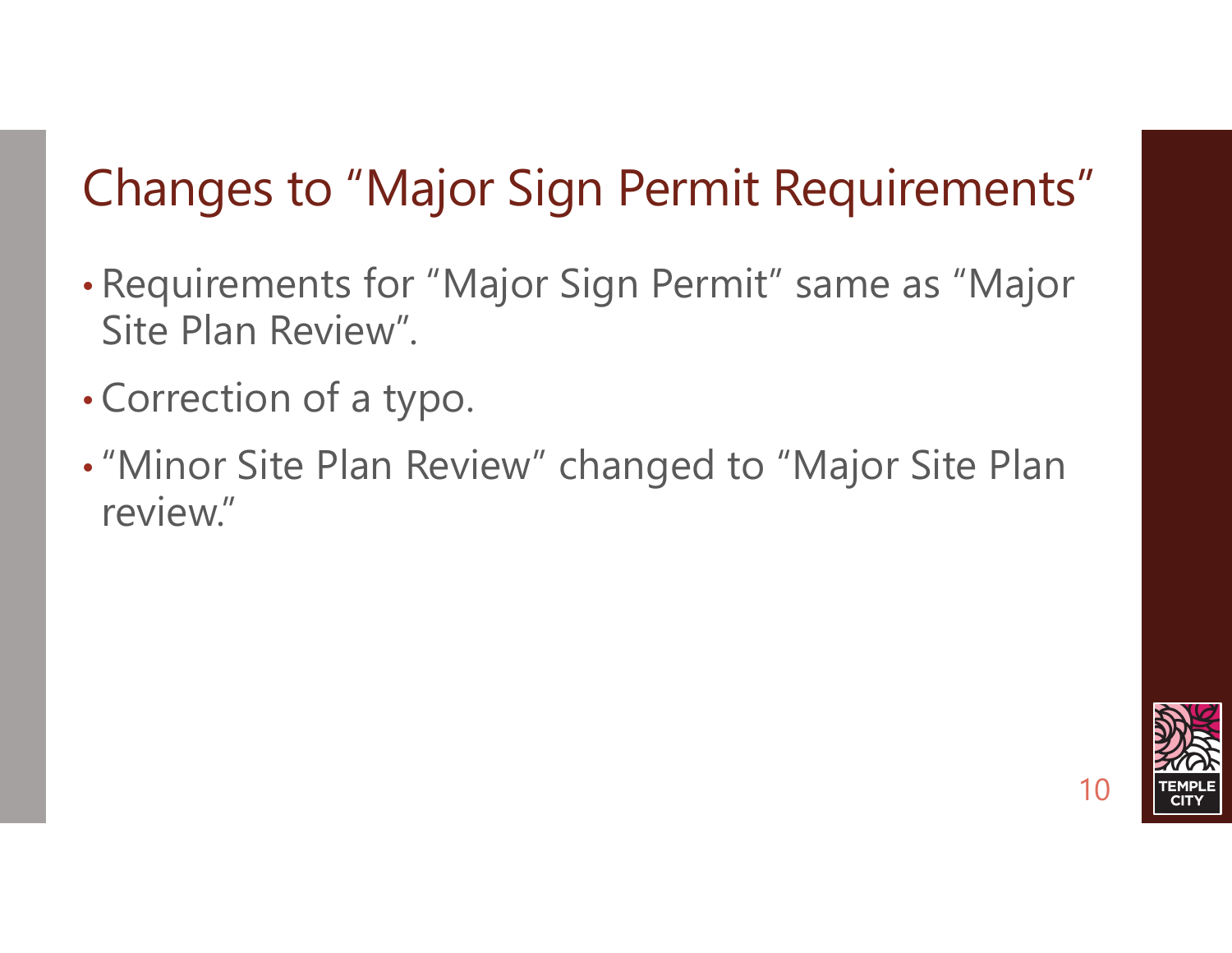#### Changes to "R-1 Land Use/Permit Requirements"

- Conditional Use Permit required for accessory structures with plumbing.
- Not including accessory dwelling units.
- Makes code consistent with previous code.

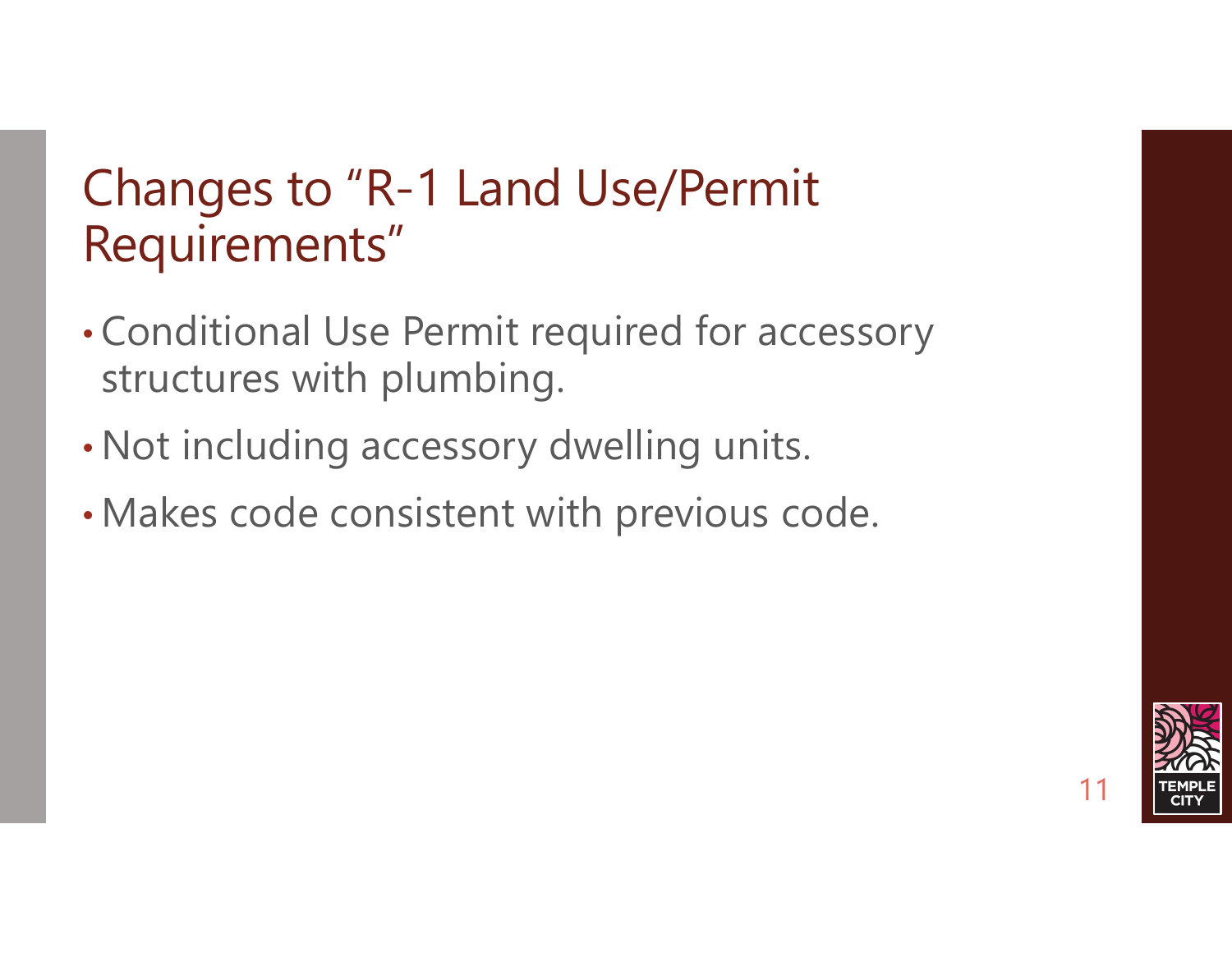#### Changes to "R-1 Land Use/Permit Requirements"

- If no ADU or JADU on-site, allow 1 bedroom to be rented.
- Provide additional parking space for rented room.
- Consistent with previous code.

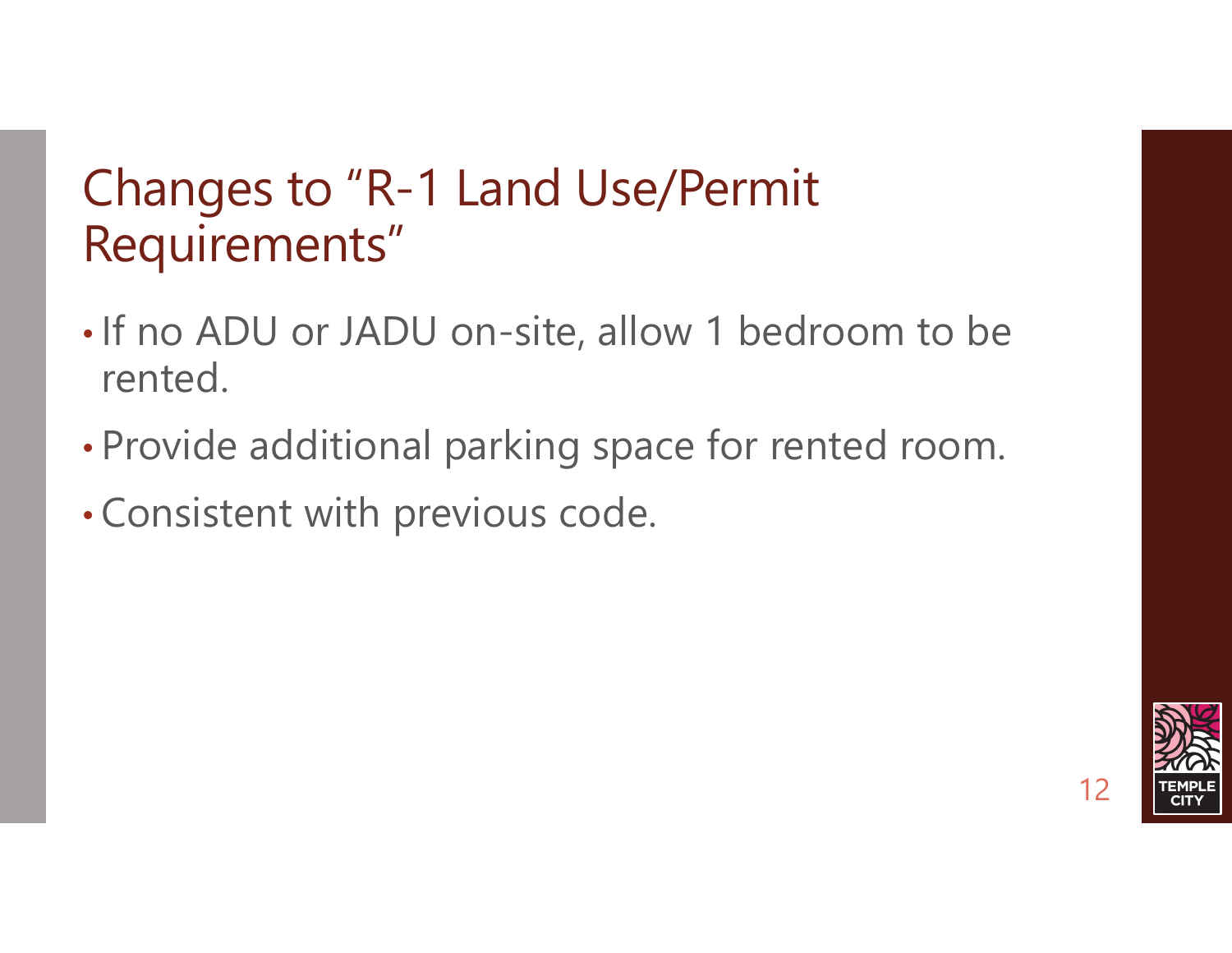- Increase distance between habitable structures from 10 feet to 15 feet. Changes to "R-1 Development Standards"<br>
• Increase distance between habitable structures from<br>
10 feet to 15 feet.<br>
• Provide feeling of lower density.<br>
• Provide additional open space and privacy.<br>
• Apply this change to
- Provide feeling of lower density.
- Provide additional open space and privacy.
- 

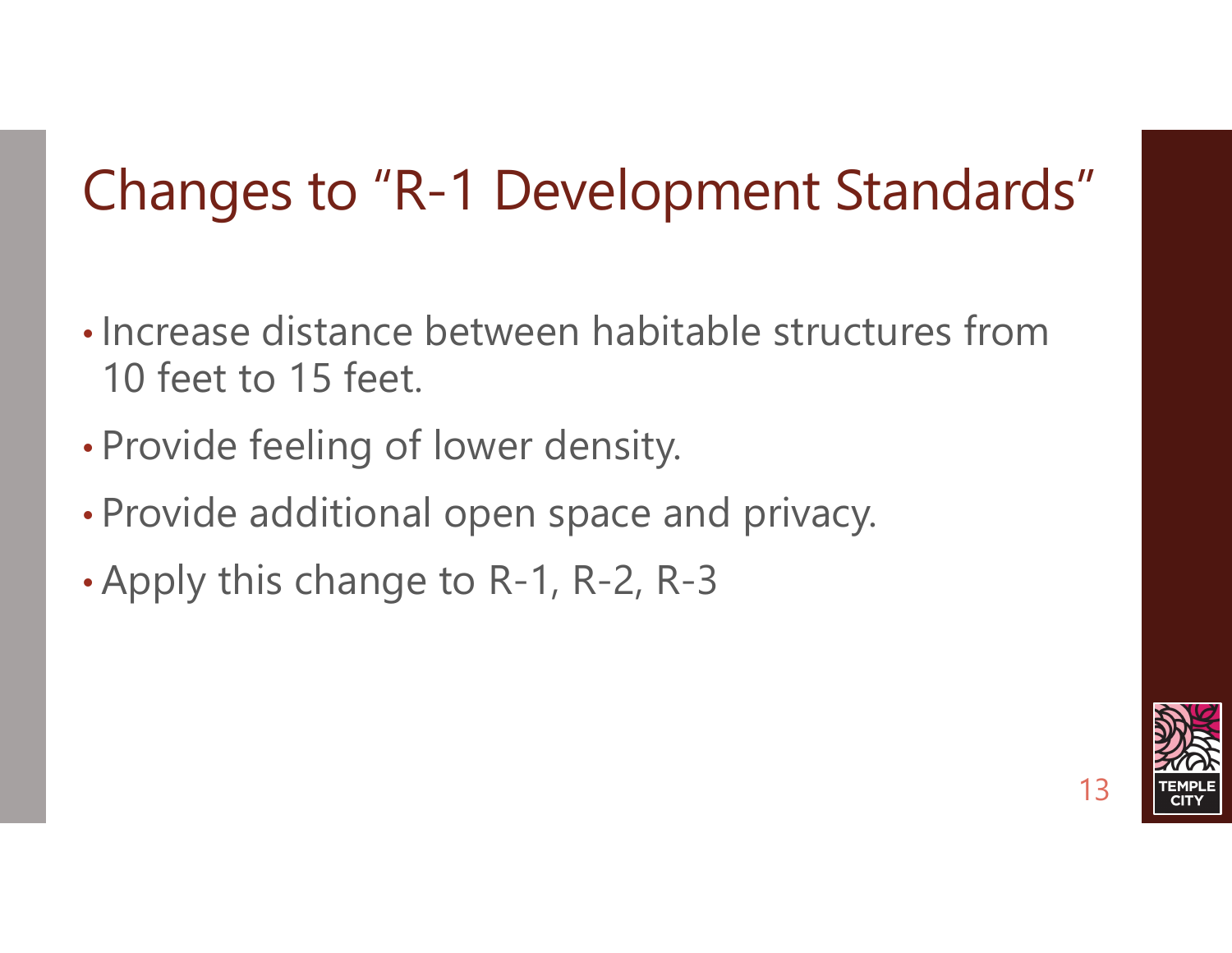- Limit accessory uses and structures to 1 per lot; must be in rear 50% of lot. • Limit accessory uses and structures to 1 per lot; must<br>be in rear 50% of lot.<br>• Expands requirement to "uses" as well as structures.<br>• Rear 50 percent rule also applies to both uses and<br>structures.<br>• Limitations do not a
- Expands requirement to "uses" as well as structures.
- Rear 50 percent rule also applies to both uses and structures.
- Limitations do not apply to required parking
- 

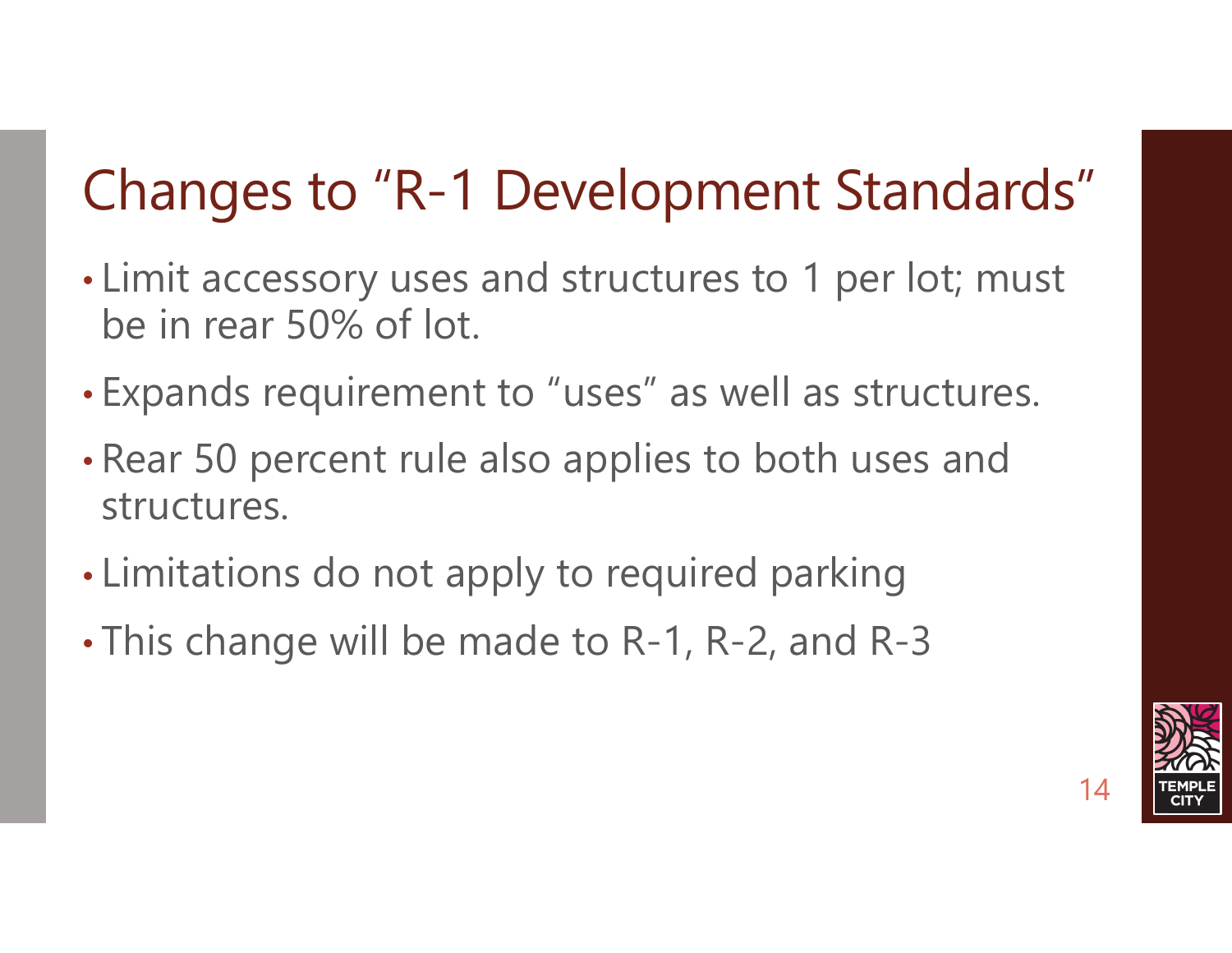- Accessory structures on corner lots:
	- Provide minimum 10-foot street side yard setback.
	- Provide minimum 5-foot rear setback.
- Correction of a typo.

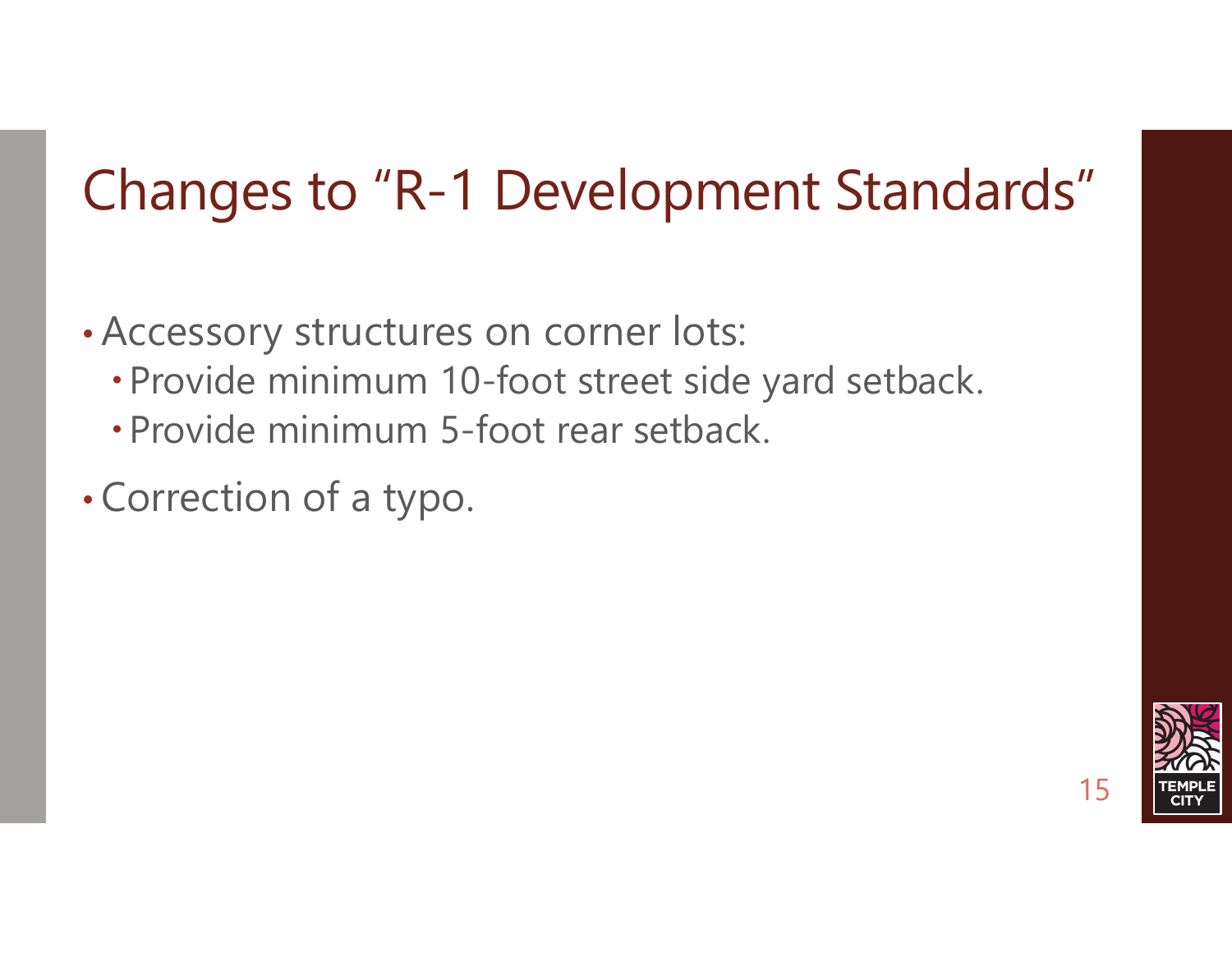- Provide minimum 500 S.F. open space/dwelling unit
- Consistent with previous code
- At least 75% landscaped.
- 25% may be covered with roof/patio.
- Landscaping requirement is new.

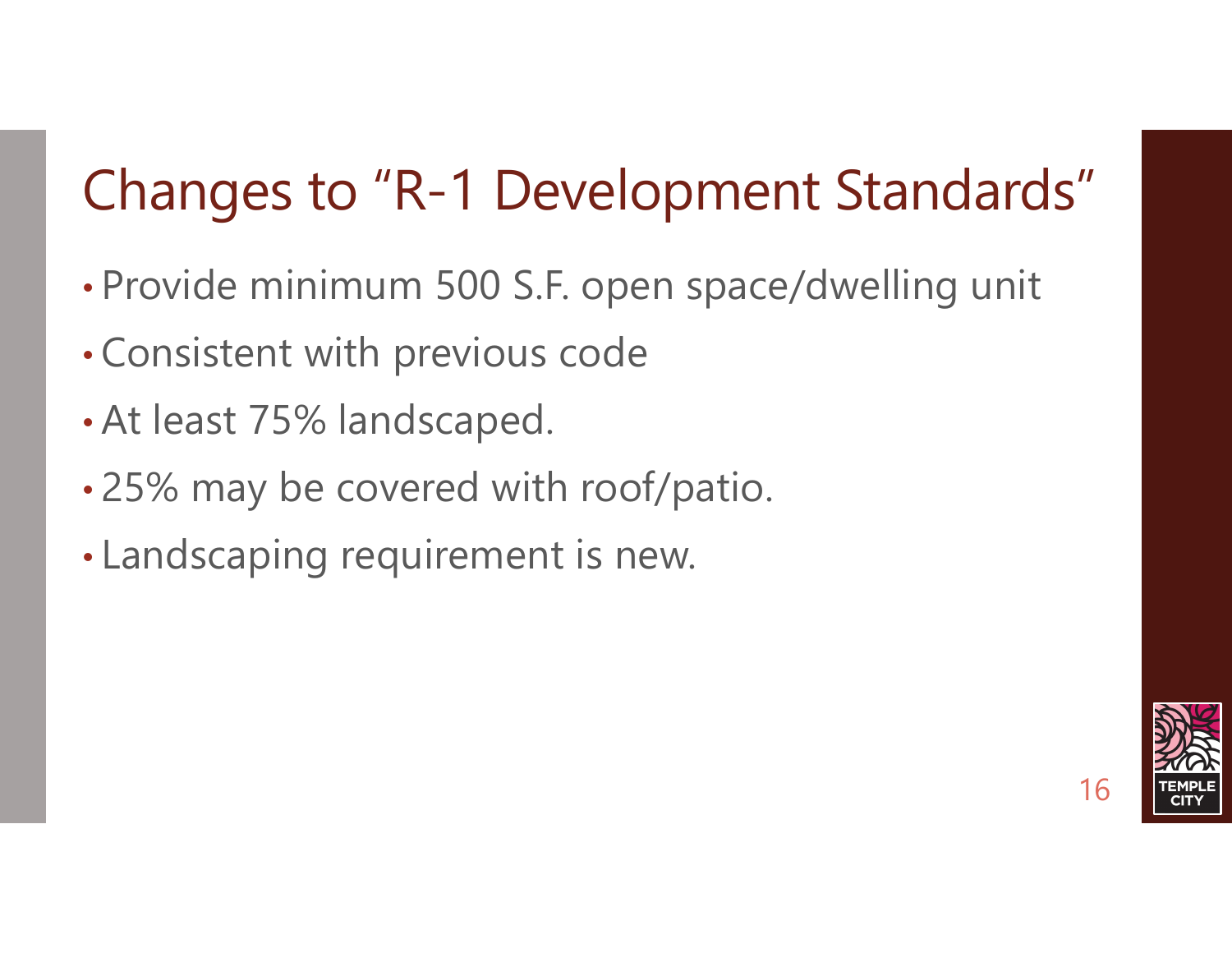- Interior lots must have combined average 2<sup>nd</sup> floor setback of 10 feet.
- Never less than five feet.
- On corner lot, 2<sup>nd</sup> floor setback must be combined average of 10 feet.
- These are corrections of typos.

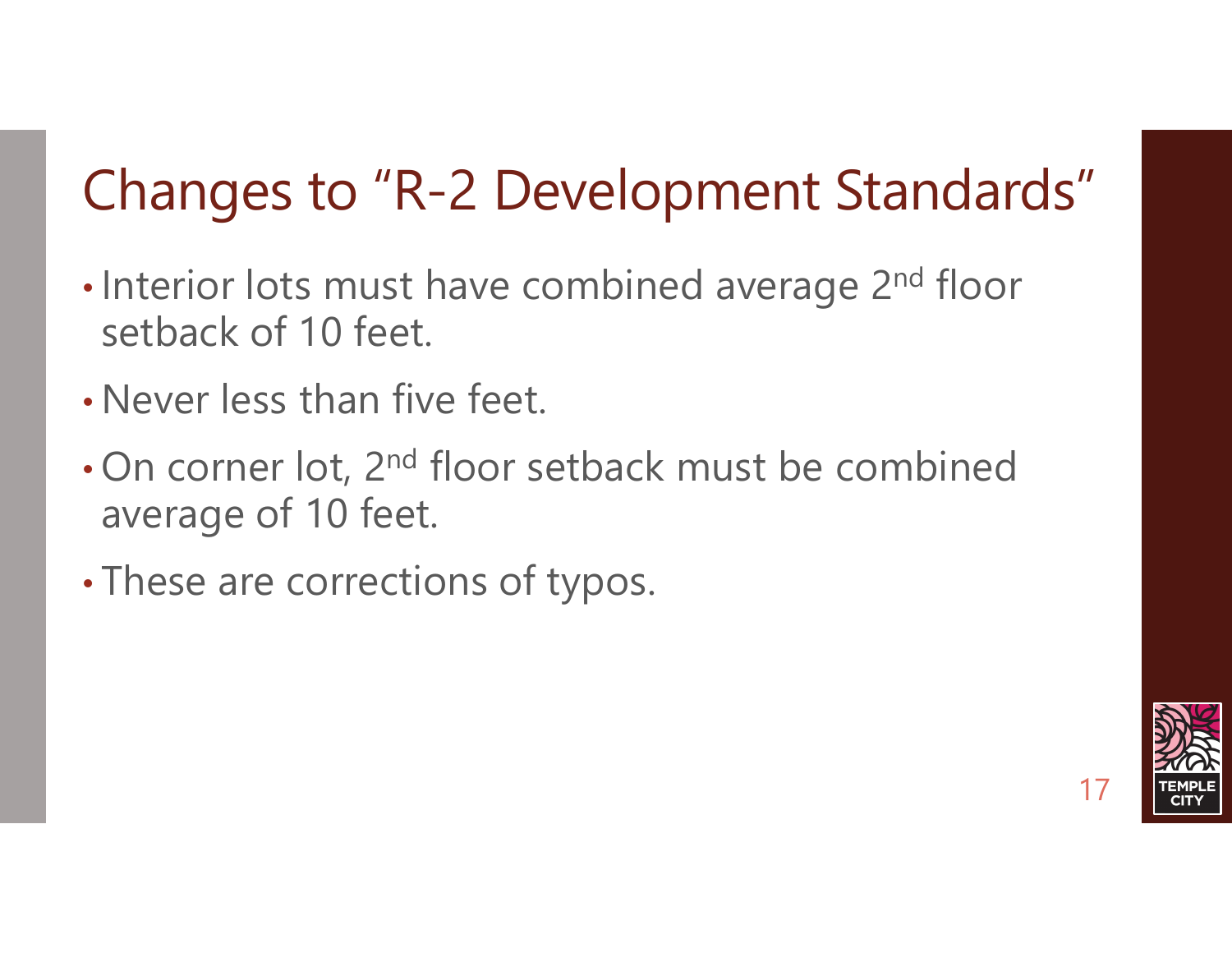#### Changes to "R-3 Land Use/Permit Requirements"

- •"Large Family Day Care Homes" removed from Land Uses Table.
- Response to new state law (SB 234).
- Cities must allow "by-right" small/large family daycare homes.

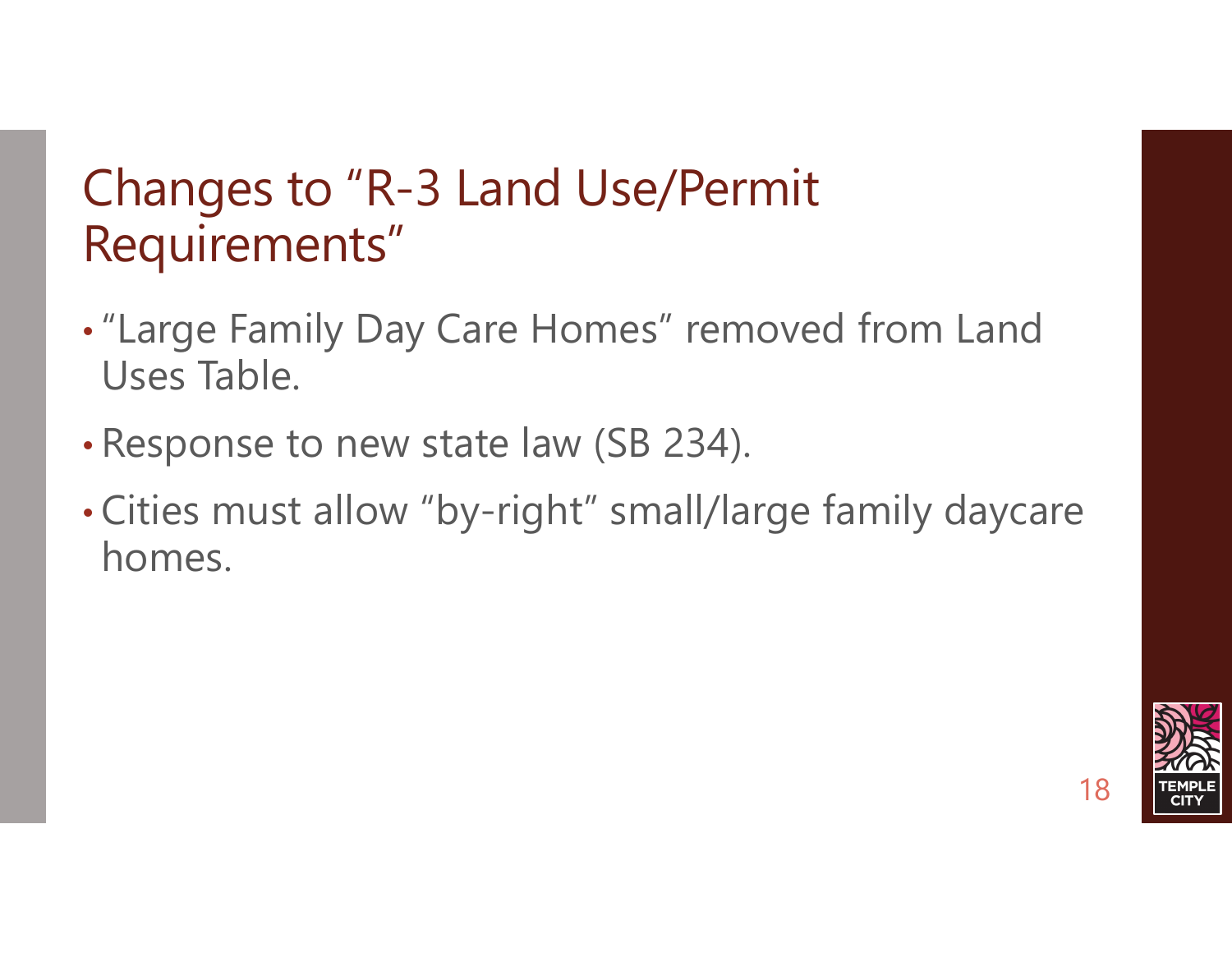#### Changes to "Commercial Land Use/Permit Requirements"

- New use: "Non-residential tenant space or unit shared by more than one independently-owned business"
- Subject to CUP.
- Requirement of the previous zoning code.

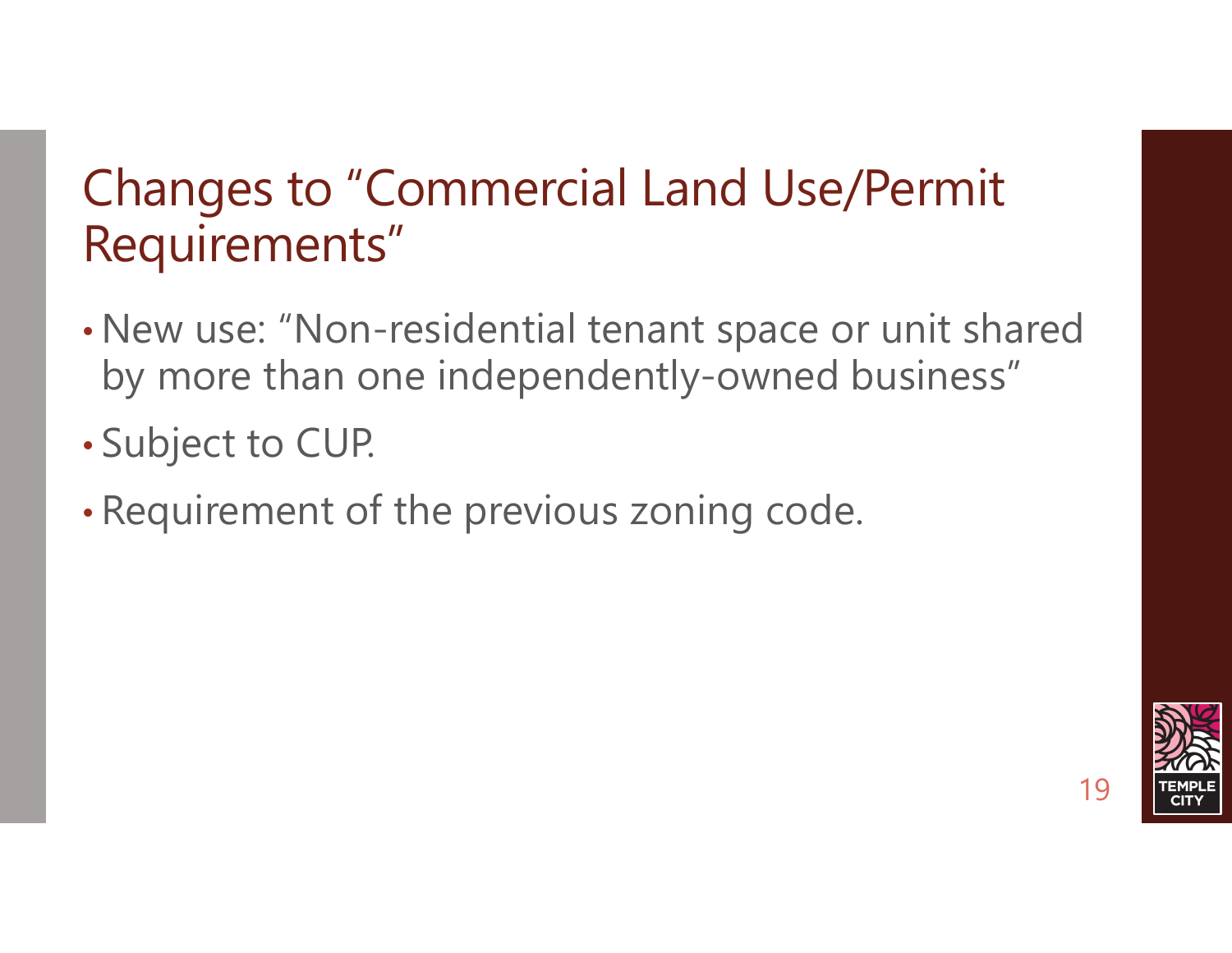#### Changes to "Commercial Land Use/Permit Requirements"

Delete duplicate instances of "Kennel" use.

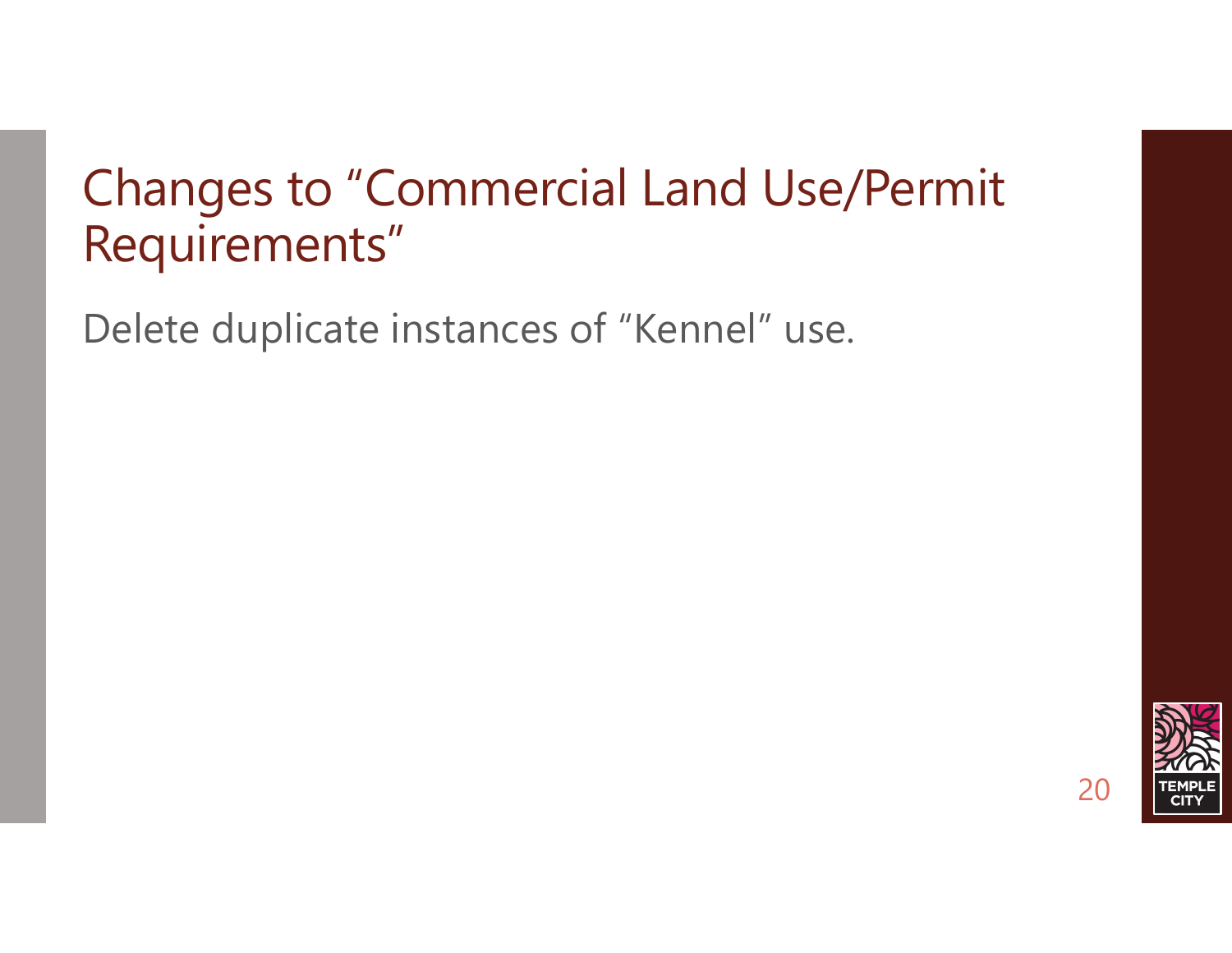## Changes to "Encroachments"

- Locate washing machines and dryers within main structure/accessory structure.
- Consistent with previous code.

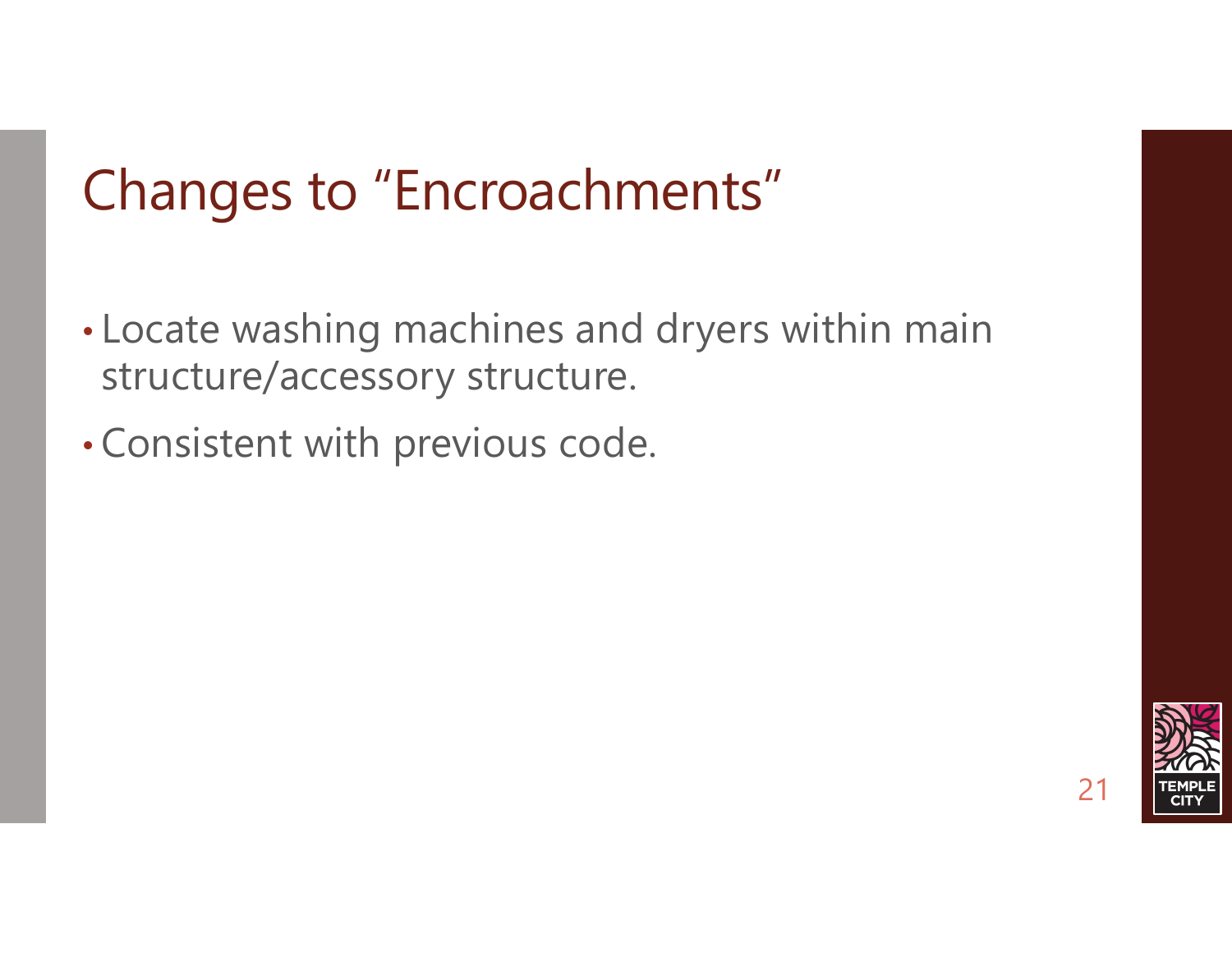## Changes to "Encroachments"

Water heaters for new construction must be located within structure.

Only tankless water heaters can be outside building.

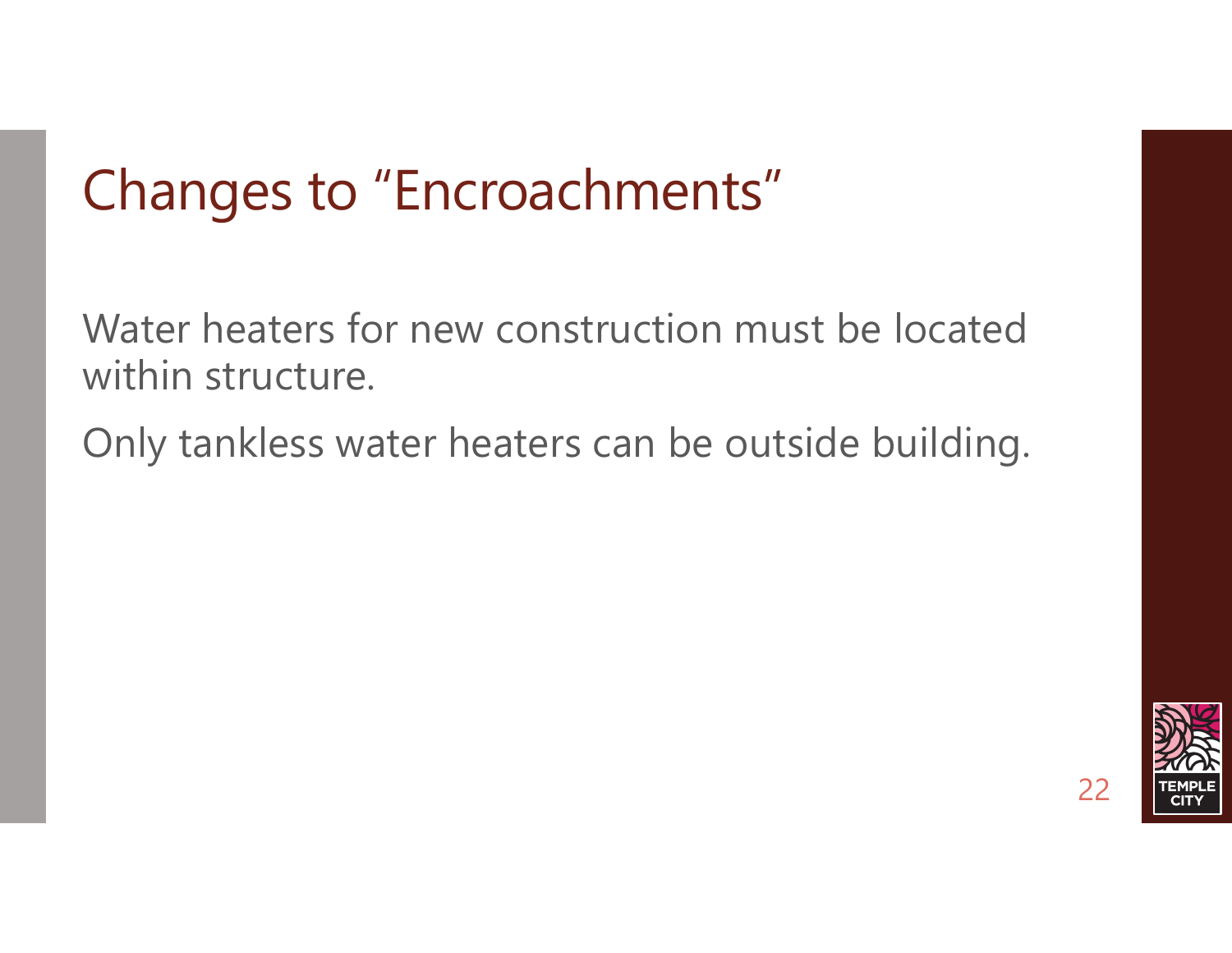## Changes to "Special Uses"

- Large Family Daycare Homes is deleted.
- Comply with new state law (SB 234).

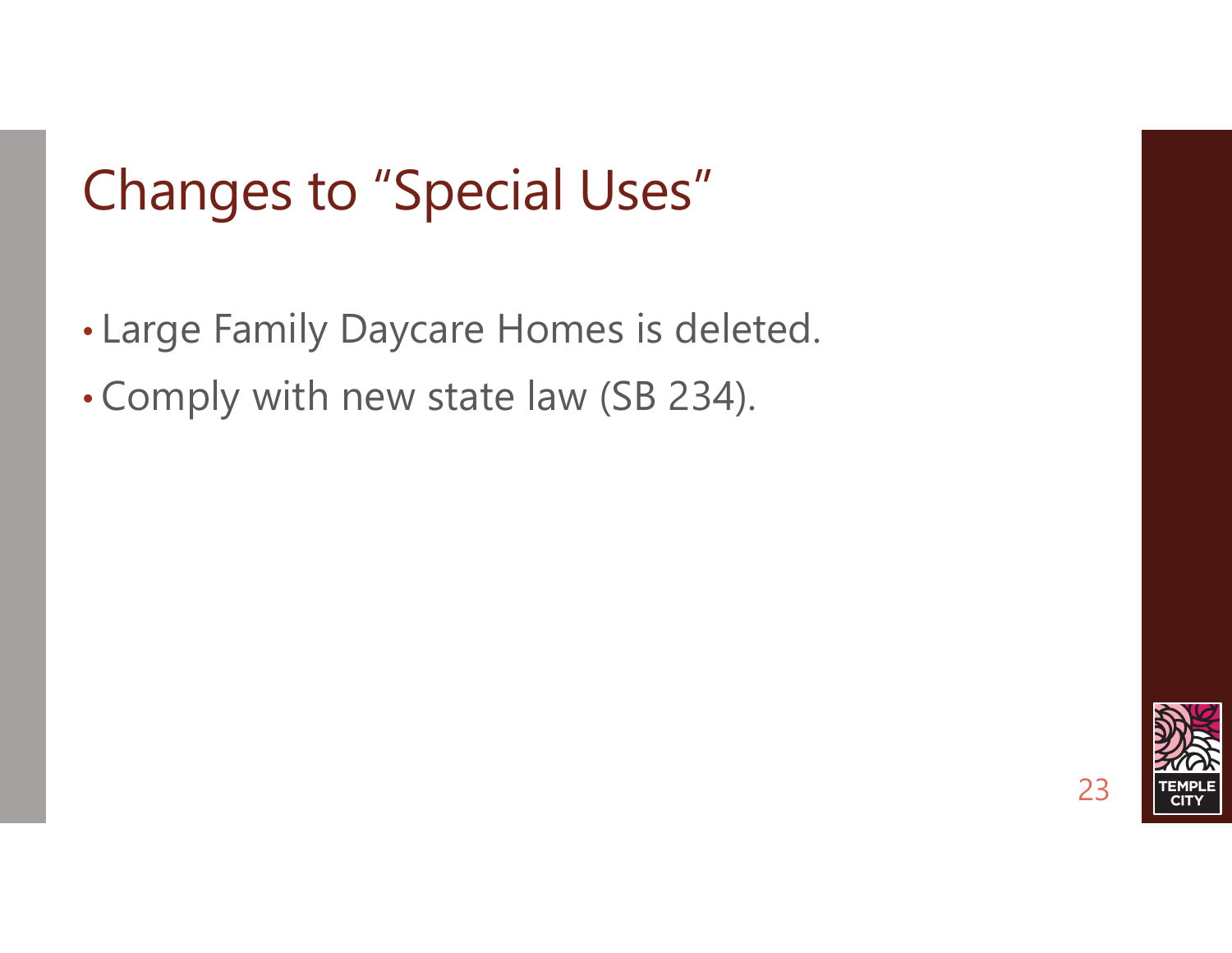### Series A Code Amendments

Adopt the attached Resolution

- Find project exempt from CEQA
- Recommend City Council adopt proposed ordinance